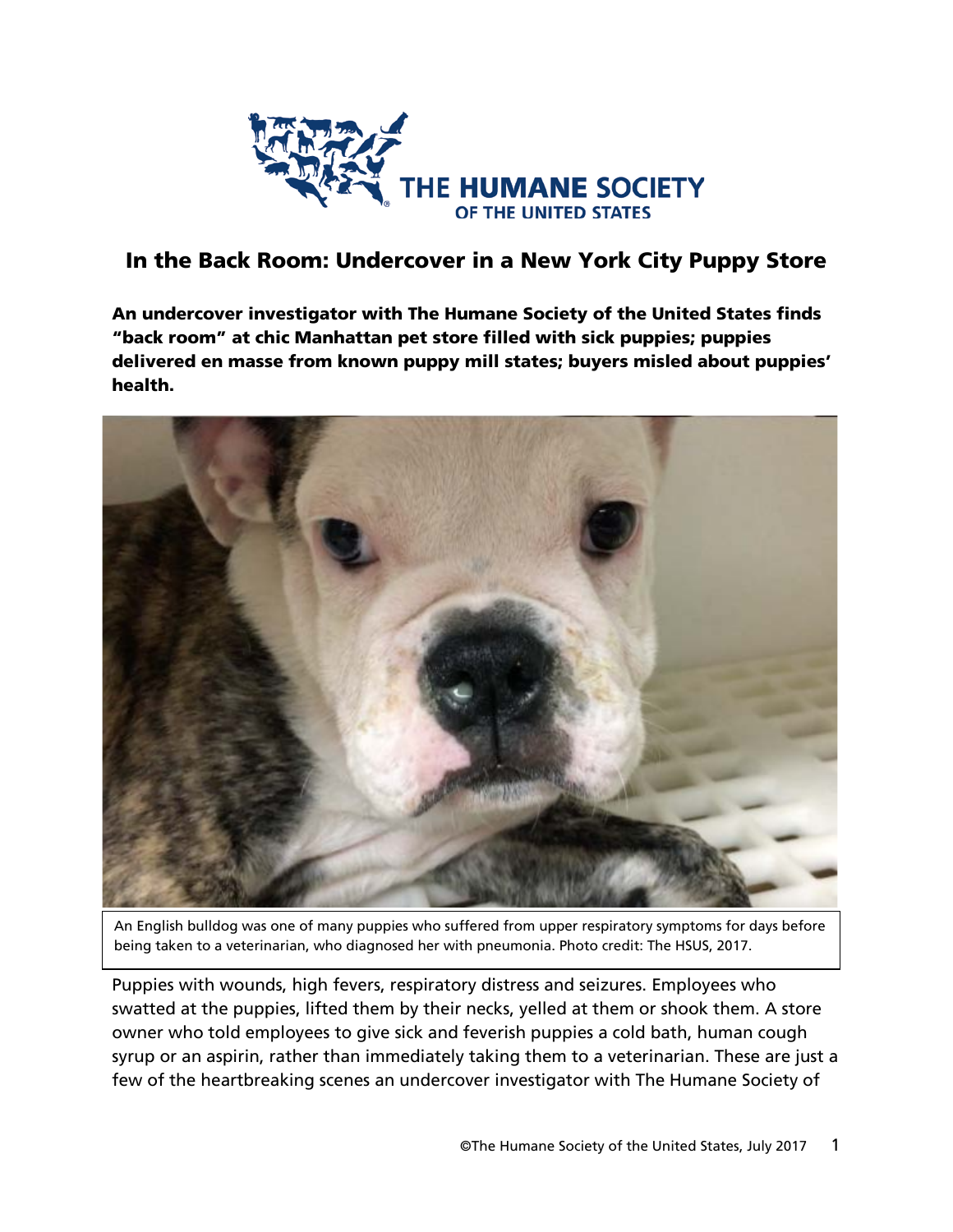the United States witnessed while she worked for two months at a high-end puppy store in Manhattan.



The Chelsea Kennel Club storefront as seen from the street. Photo credit: The HSUS, 2017.

From April 21, 2017 to June 27, 2017, an HSUS investigator worked undercover as a pet shop assistant at a "boutique" style puppy store called Chelsea Kennel Club, where some puppies were priced at over \$4,000. What she found was inexcusable. A back "isolation" room, which customers did not have access to, was filled with sick puppies, and when it was at

capacity, sick puppies were moved to the sales floor. Customers who purchased the puppies while they were still coughing or sneezing were then told their puppies just had "a little cold," and veterinary records provided with the puppies often did not contain full medical disclosures.

Consumers who purchased puppies with congenital defects were sometimes not given information about the known defects. Puppies who should have gone directly to a veterinarian for issues such as high fevers, persistent diarrhea, open wounds, severe conjunctivitis or persistent upper respiratory infections instead were treated by sales staff in the back room, often with expired or inappropriate medications. As if the health

problems weren't enough stress for the puppies, the investigator witnessed a few impatient employees smack at puppies, pick them up by the scruff, yell at them or forcibly hold them down while the puppies cringed and sometimes cried out in fear.

Undercover video shows a shocking lack of concern by the store's proprietor. Staff routinely dosed puppies themselves, at the store owner's direction, with a stockpile of medications kept in a back room—including some drugs labeled for



A Pomeranian puppy suffered from what appeared to be a very painful eye infection for several days before being taken to a veterinarian. The store's owner tried to treat the puppy with medications on hand, allowing the condition to worsen and causing unnecessary suffering. Photo credit: The HSUS, 2017.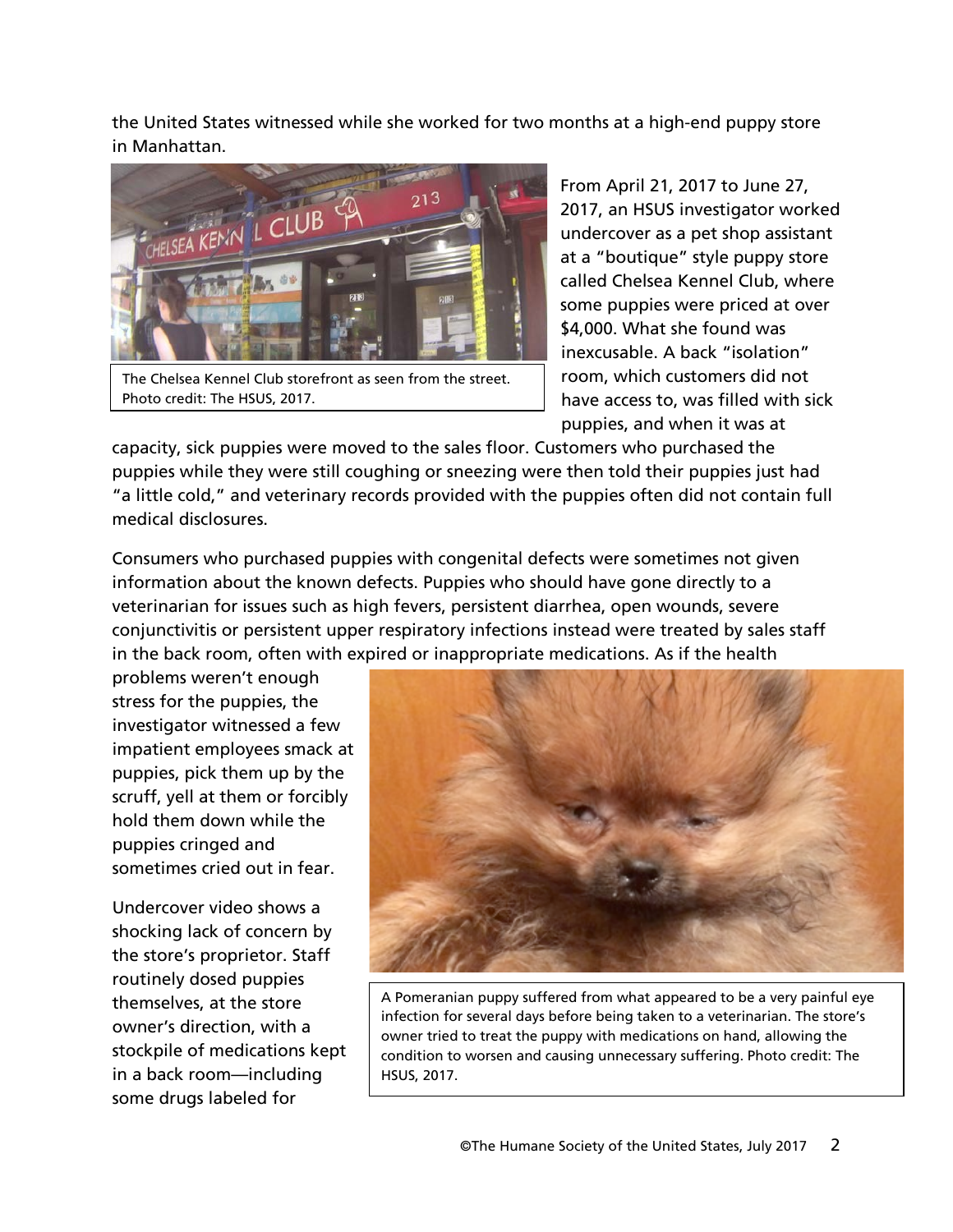humans, birds or cattle. The store owner often sent medications that did not appear to be specifically prescribed by the store's veterinarian home with consumers when they purchased sick puppies. Dogs who were visibly ill often suffered for days or even weeks before being taken to a veterinarian – and while they were sick, they could make other puppies in the store sick, too.

During the investigation, The HSUS reached out to local authorities about a number of inhumane and possibly illegal practices the investigator witnessed. The HSUS is continuing to work with law enforcement to share footage and documentation.

#### Sick puppies sold to secret shoppers

The pet store that our undercover investigator was employed with was selected at random based on available employment opportunities. But coincidentally, it was the same store that an HSUS employee visited with *Inside Edition* in December 2016 as part of the newsmagazine's investigation into dog DNA tests. The story, which aired in April 2017, found that the puppy they purchased from Chelsea Kennel Club, now named Jak, was not the breed listed on his paperwork. Jak was sold as a purebred Coton de Tulear, but two DNA tests

showed he was really a mix of two other breeds. Immediately after *Inside Edition* purchased Jak, he went home with an HSUS puppy mills campaign staff member while the show



Above: A customer [note: not our secret shopper] plays with a sick puppy in the store. She said she noticed the puppy was sniffling. Below: The same puppy with mucus coming from his nose. Store personnel knew he was sick but sold him anyway. Photo credit: The HSUS, 2017.



was in production. Jak became noticeably ill the day after he was purchased. Over the course of several weeks, he had frequent coughing, bloody diarrhea and vomiting, and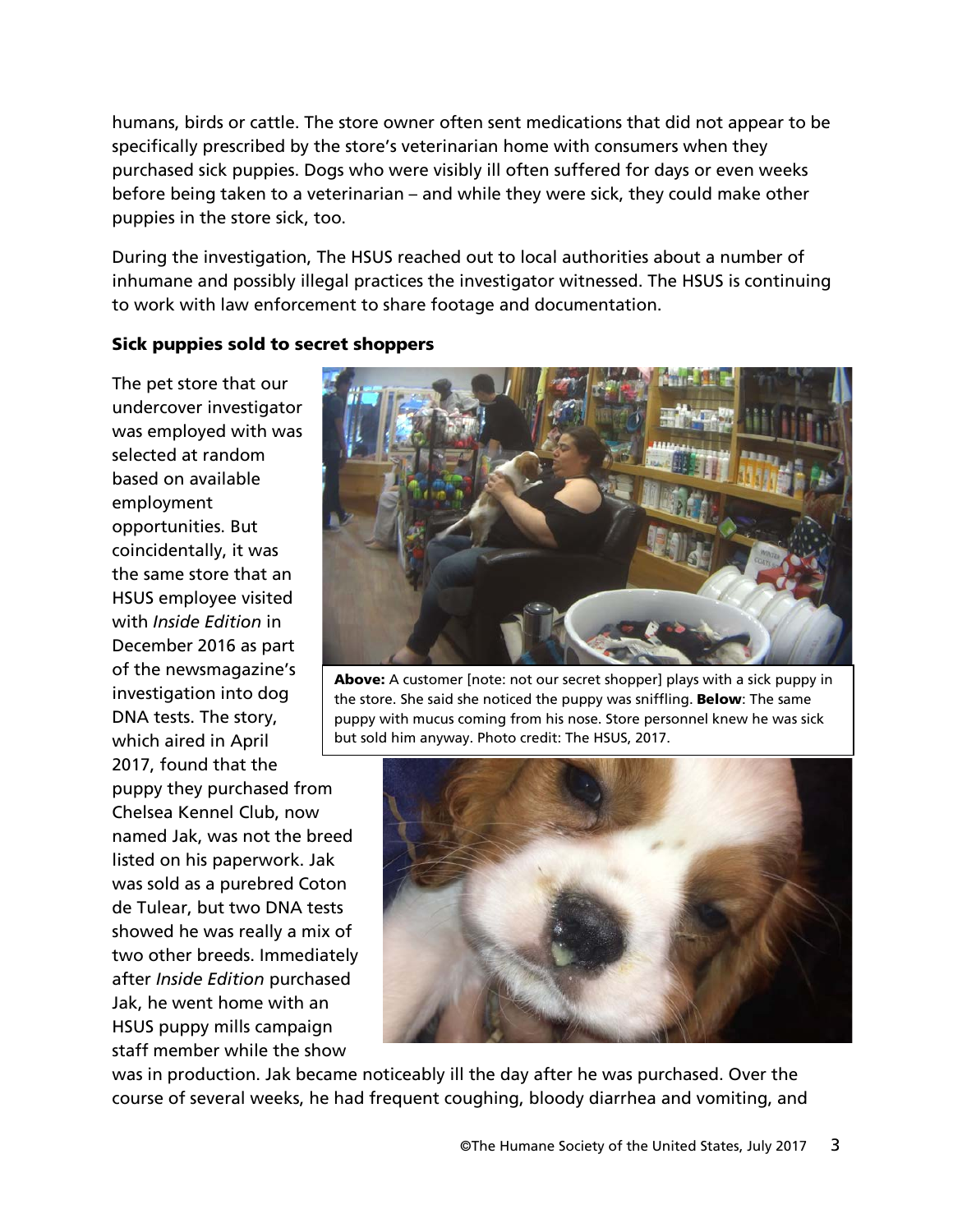had to be treated for kennel cough, Giardia, colitis and other issues, for a total of almost \$1,000 in veterinary bills.

Jak's foster family restored him to good health and found him a permanent home. But after the experience with Jak, and after receiving information from the undercover investigator that the store was not fully disclosing abnormalities to consumers, The HSUS sent two new 'secret shoppers' to the store on May 21, 2017. The secret shoppers purchased two puppies with known problems from Chelsea Kennel Club to see if the pet store staff would disclose the problems to buyers<sup>[1](#page-3-0)</sup>.

One of the puppies purchased by HSUS secret shoppers was a female shiba inu whom our investigator noted had been ill in the store for weeks, sick with upper respiratory symptoms. The staff had been giving the puppy drugs based on her symptoms. The puppy, now named Gertie, had just been put back out on the sales floor, even though she was still coughing. Medical records provided with the puppy when she was sold showed the store's veterinarian had spayed her on April 26—almost a month before the purchase-- but there were no medical records provided to show she had ever been treated by a veterinarian for her respiratory illness, and there were no medications provided with her when she was sold. Our investigator noted that Gertie (called Bella in the store) had instead been medicated with whichever drugs the pet store management chose to try on her, even as her illness persisted.

As our secret shopper purchased Gertie, the undercover employee filmed the transaction with a hidden camera, documenting as pet store staff told the buyer that Gertie just had "a bit of a cough" which one staffer said was "typical around this time of year when the weather changes." Two different staff members said the puppy would be sent home with medication. Gertie was not sent home with any medication. She coughed repeatedly all the way home. Our secret shopper, who became Gertie's foster caretaker, took Gertie to her veterinarian the next morning, where she was diagnosed with bronchitis and prescribed new medication. When her bronchitis did not improve despite the treatment, Gertie's new veterinarian did an x-ray and diagnosed pneumonia. When an HSUS employee called the store about Gertie's diagnosis, the store's owner offered to reimburse her for some of the veterinary bills, as is typically required under [New York City law](https://www.agriculture.ny.gov/AI/AILaws/Art-35D-Sale-of-Dogs-and-Cats.pdf) and [New York State's puppy lemon law.](https://ag.ny.gov/consumer-frauds/pet-lemon-law) The employee who answered the phone claimed Gertie had just started to get sick the day she was purchased, even though the investigator had observed that staff were aware of her illness for weeks. Gertie's pneumonia has cleared up now, but her new veterinarian believes she may have permanent lung scarring due to her illness.

The second dog purchased by our secret shoppers was a Chihuahua puppy named Rhonda. Rhonda had been in the store for months, had known temperament issues and sometimes

<span id="page-3-0"></span><sup>&</sup>lt;sup>1</sup> While The HSUS does not recommend purchasing puppies as pets from pet stores, we determined for the purpose of the investigation that the purchases were a necessary part of the research process.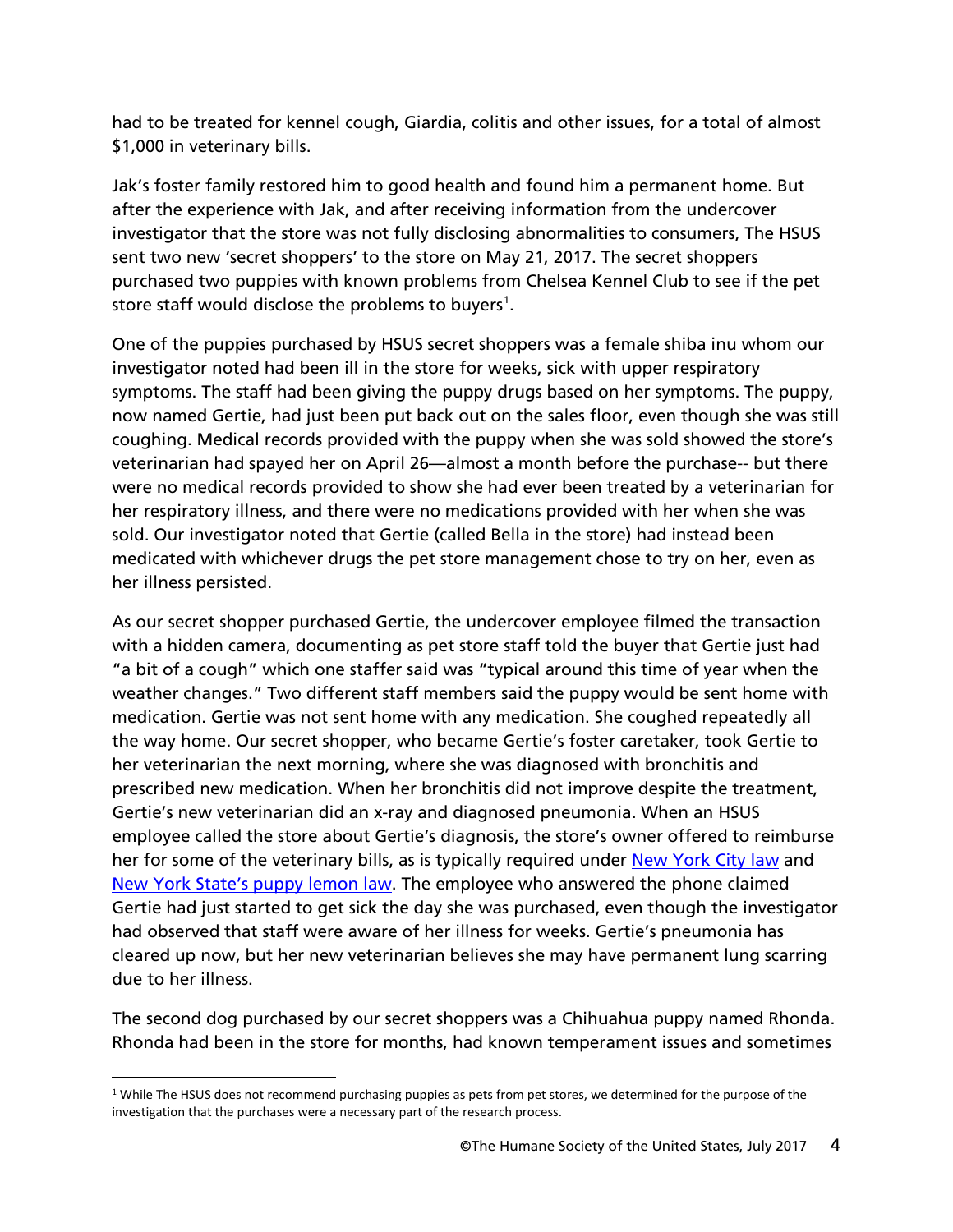growled at the staff, according to our investigator's log notes. Rhonda had been previously sold and returned to the store for reportedly biting her new owner twice and drawing blood, according to statements our investigator filmed in the store. However, instead of being sent to a rescue group and provided with much-needed behavioral treatment, Rhonda was put back on the sales floor with a \$950 price tag. When our secret shopper purchased her, no one at CKC told her about Rhonda's bite history. The sales staff only mentioned that Rhonda is not good with children. In addition, there was no information in Rhonda's file about her congenital eye disorder, which causes one of her eyes to appear smaller than the other. Rhonda's paperwork shows that she came from a property, R Family Kennel, LLC, that has the same address as a puppy mill in Seneca, Kansas, that has appeared in one of The HSUS' prior Horrible Hundred reports, which documents problem puppy mills across the country.

Both Rhonda and Gertie are now in caring homes where they will continue to be treated for their medical and behavioral issues. But their stories are not unique. The undercover investigator saw many other sick puppies, and puppies with congenital issues, being sold without full disclosure to buyers. The investigator filmed several of the buyers as they later returned to the store to report that their puppies had been diagnosed with a range of illnesses, often including kennel cough, pneumonia and Giardia and other parasites. While the store did reimburse for some of the veterinary bills, which is required by New York [state law](https://www.agriculture.ny.gov/AI/AILaws/Art-35D-Sale-of-Dogs-and-Cats.pdf) under certain circumstances, they did not reimburse buyers whose puppies had bloody diarrhea or parasites, repeatedly telling buyers that it is normal for puppies to have parasites.

[New York](https://www.agriculture.ny.gov/AI/AILaws/Art-35D-Sale-of-Dogs-and-Cats.pdf) state law requires "no pet dealer shall knowingly sell any animal that has a diagnosed congenital condition or contagious disease that adversely affects the health of the animal, without first informing the consumer, in writing, of such a condition." Yet the investigator witnessed several instances in which pet store workers removed the paperwork showing a congenital or health problem from a puppy's medical folder before the folder was given to the puppy's buyer.



An emaciated French bulldog was diagnosed with pneumonia, after waiting days to be taken to a veterinarian. The puppy lost a significant amount of weight. Photo credit: The HSUS, 2017.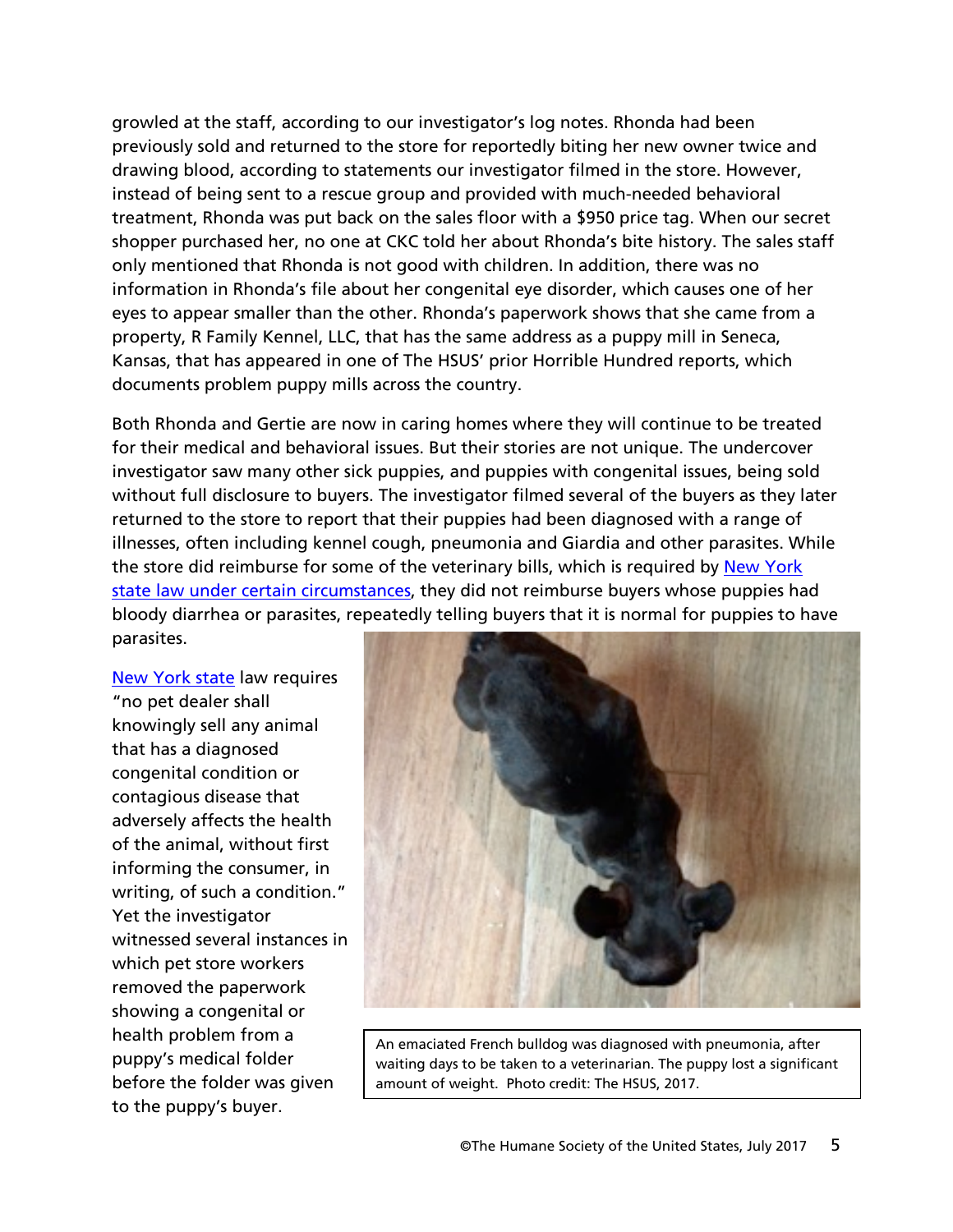#### Inadequate veterinary care

In addition to CKC's failure to disclose illnesses to consumers, our investigator also found that many of the puppies were receiving shockingly improper care. One Chihuahua puppy had a 104.4 degree fever (a high normal temperature for a puppy is 102.5), but when the undercover investigator confronted the pet store owner about her problem, instead of taking the dog to the vet, the store owner instructed her to give the dog aspirin and a cold bath. According to the Federal Drug Administration and the American Veterinary Medical Association, human drugs should never be given to dogs unless directed by a veterinarian, and aspirin is listed on the AVMA's website as a drug that [can be toxic](http://atwork.avma.org/2013/11/17/can-i-give-my-dog-my-aspirin-and-other-questions-for-your-veterinarian/) to pets.

At other times, the investigator observed the store owner directing staff to give puppies human cough syrup, or to give an antibiotic to every puppy in the store, even though some of the puppies were already taking two or three other drugs. Puppies often vomited after receiving so many drugs, and it appeared that the pet store's contracted veterinarian was not informed of all the medications being dispensed. More than once, our investigator

witnessed pet store staff performing a web search to determine the dosage for the drugs they were dispensing.

Some of the very sick puppies who were not taken to a veterinarian in a timely manner included an emaciated black French bulldog whose ribs and spine were visible, a Pomeranian whose eyes were so badly infected that they were swollen shut, and a toy Australian shepherd and an English bulldog puppy who were kept in a back room for weeks because they were coughing and were not getting better. When the latter two dogs were finally taken to a veterinarian, both of the dogs were diagnosed with pneumonia. The Pomeranian was finally diagnosed and treated by the store's veterinarian for conjunctivitis, but



An emaciated French bulldog was diagnosed with pneumonia, after waiting days to be taken to a veterinarian. Photo credit: The HSUS, 2017.

only after she had suffered for days in the store's back room in apparent pain and without proper treatment. Our investigator went directly to the store owner during this time and asked if she could take the puppy to a veterinarian, but the store owner said she would wait.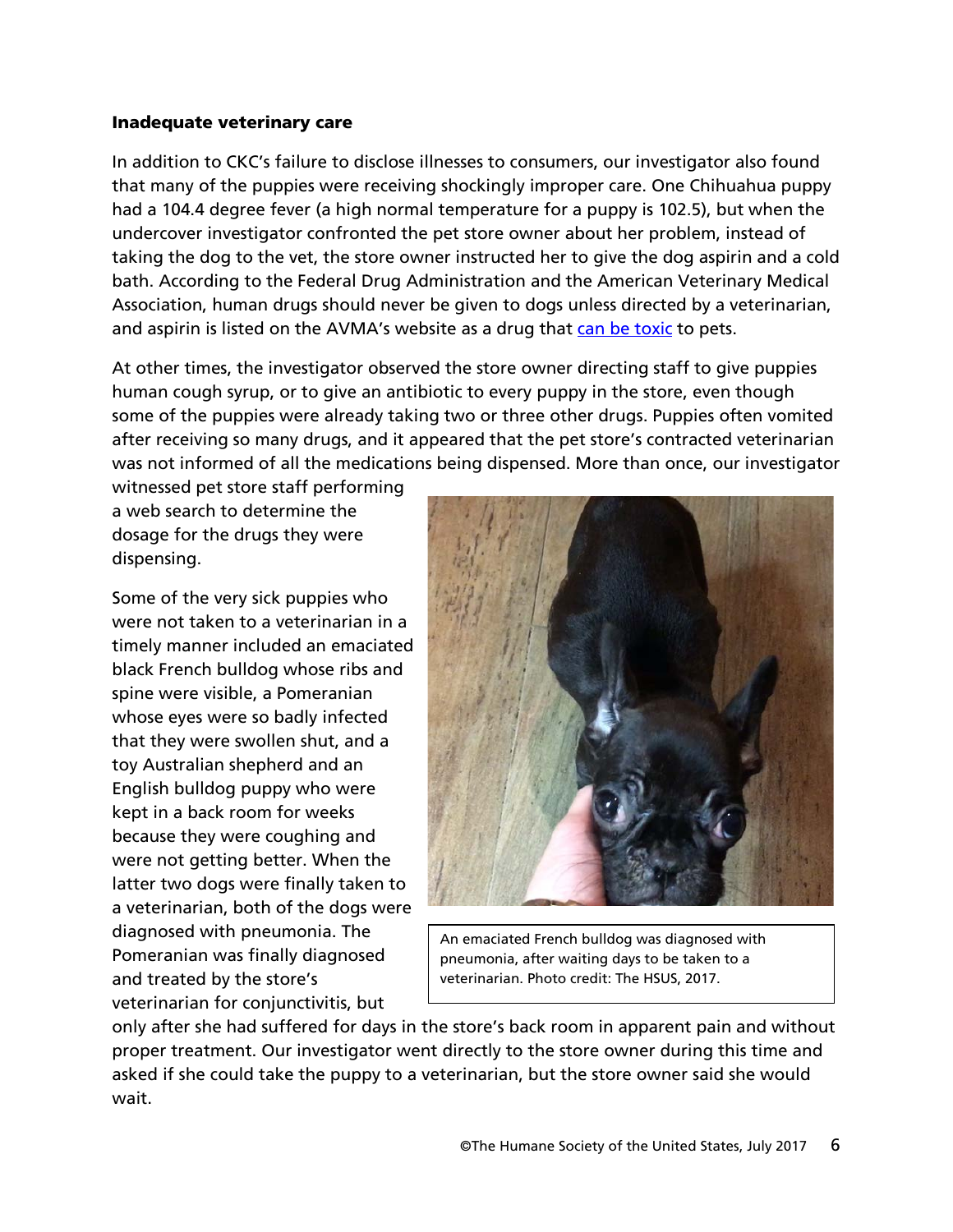The investigator documented that the store's contracted veterinarian did drop by every week. Staff often told consumers this fact to ease their worries about puppies who were coughing or sneezing. But our investigator's video documents that the vet's examinations often lasted less than one minute per puppy, and usually did not even involve taking their temperatures. Often the veterinarian only examined the new arrivals and gave rabies vaccines to a few of the dogs—even though sales staff told potential buyers (as documented by undercover video) that he checked all of the puppies. When the veterinarian did recommend drug treatment, staff did not always follow his recommendations, or substituted other drugs at the direction of the store's owner.

# Delivered by trucks from Missouri and Iowa; Links to "Horrible Hundred" dealers

While many of the puppies became sick in the store, sometimes they arrived in poor health. Our undercover investigator witnessed truckloads of puppies being delivered to the store from known puppy mill states, primarily Missouri and Iowa, from transporters with links to puppy mills. One of the transporters that repeatedly delivered puppies to CKC is RDR Transport from Missouri, which was listed in The HSUS' [2017 Horrible Hundred](http://www.humanesociety.org/news/press_releases/2017/05/horrible-hundred-2017-uncovering-puppy-mills.html)  [report](http://www.humanesociety.org/news/press_releases/2017/05/horrible-hundred-2017-uncovering-puppy-mills.html) after [53 puppies](http://www.nydailynews.com/news/national/50-puppies-died-overheating-parked-vehicle-article-1.2920434) died in their care last year due to being left on a hot truck. Another transporter that delivered puppies to the store was Hakuna Matata Transport, a licensed USDA carrier that is located in New Sharon, Iowa, another top puppy mill state. Hakuna Matata is owned by Debra Pratt. Pratt was the former owner of a puppy mill in Iowa that was one of the most notorious in the state. Pratt's puppy mill was finally shut down in 2013 after the state revoked its license for three years due to repeated, severe animal welfare violations; the state also fined Pratt \$7,200. Pratt was previously listed in one of The HSUS' Horrible Hundred reports. And a licensed USDA breeder that provided puppies to the store, Hooves n Paws of Huntsville, Missouri, shares the same address as yet another former Horrible Hundred puppy mill, owned by Brandi Cheney/ Circle B Farms, LLC. Cheney once owned a puppy mill in concert with Diana Stephenson called S & S Family Puppies. That puppy mill was ordered to be [shut down in Missouri](http://www.humanesociety.org/news/press_releases/2011/05/dirty_dozen_kennel_shuts_051811.html) in 2011 due to a long history of animal welfare issues, although Stephenson was recently [accused of continuing](http://ktvo.com/news/local/how-much-is-that-doggie-in-the-window-the-true-cost-of-puppy-mills)  [to sell to pet stores.](http://ktvo.com/news/local/how-much-is-that-doggie-in-the-window-the-true-cost-of-puppy-mills) Cheney and Stephenson were sued multiple times by consumers for the sale of sick and dying puppies.

RDR and some of the other transporters that deliver to CKC also deliver to CitiPups and a number of other puppy stores in the New York City area, according to conversations the investigator had with the transport drivers.

Two of the puppies delivered to CKC during the investigation, a pug and a French bulldog, arrived with ghastly wounds. They both had what appeared to be surgical sites in the naval area, possibly due to hernia repairs that had been performed before the puppies were shipped to the store. One of the surgical sites had opened up and the puppy had a gaping wound on the abdomen. The other puppy had a puffy, swollen surgical site that appeared to be badly infected. When these injuries were found in the store, the owner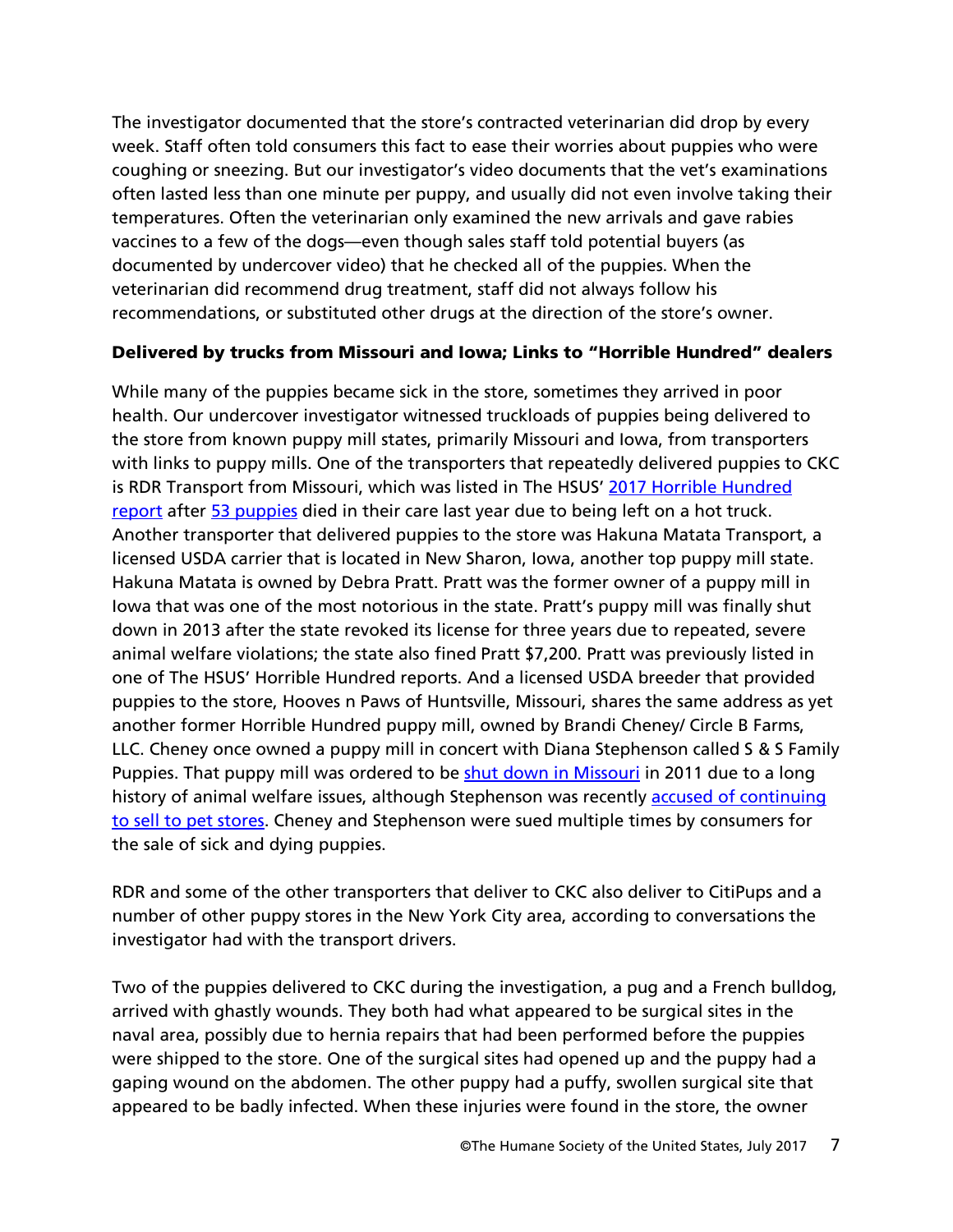was notified, but she did not direct staff to rush the animals to the veterinarian. Instead, they were treated with ointments the store had on hand and not seen by a vet until a day or more after their arrival.

The fact that at least two puppies were sent to the store in such condition, with no

apparent explanation for their large wounds, speaks volumes about the kind of breeders the store is buying dogs from. And the fact that their injuries weren't noticed during transport indicates a systemic pattern that goes beyond the one store we investigated; puppies from the same sources were delivered by the same transporters to other stores on their route.

Another issue the investigator noted was that the store sometimes appeared to be circumventing a [2015 New](http://www1.nyc.gov/assets/doh/downloads/pdf/environmental/consolidated-pet%20shop-laws.pdf)  [York City law](http://www1.nyc.gov/assets/doh/downloads/pdf/environmental/consolidated-pet%20shop-laws.pdf) that prohibits pet stores from knowingly buying from "B



An employee called "G" grabbed a puppy by the neck and threw her against the back of the cage. Photo credit: The HSUS, 2017.

dealers," which are middleman brokers that re-sell dogs bred by others. For instance, a female Shih Tzu puppy who had the name of a B dealer on her ID collar when she arrived was listed as coming from an "A breeder" on paperwork that was provided to the buyer. The investigator also witnessed a conversation in which the store owner was told to write a check to someone who was reportedly a broker, instead of the Class A breeder who was listed on the dog's paperwork.

# "Smacking them around"

As if all the medical issues weren't enough cause for concern, the investigator also witnessed at least three of the store's employees being unnecessarily harsh with the puppies. When she first started her employment, other staff told the investigator that one employee in particular, whom we will call G, was known to get angry and "smack the puppies around." The employees stated that all the puppies were afraid of G.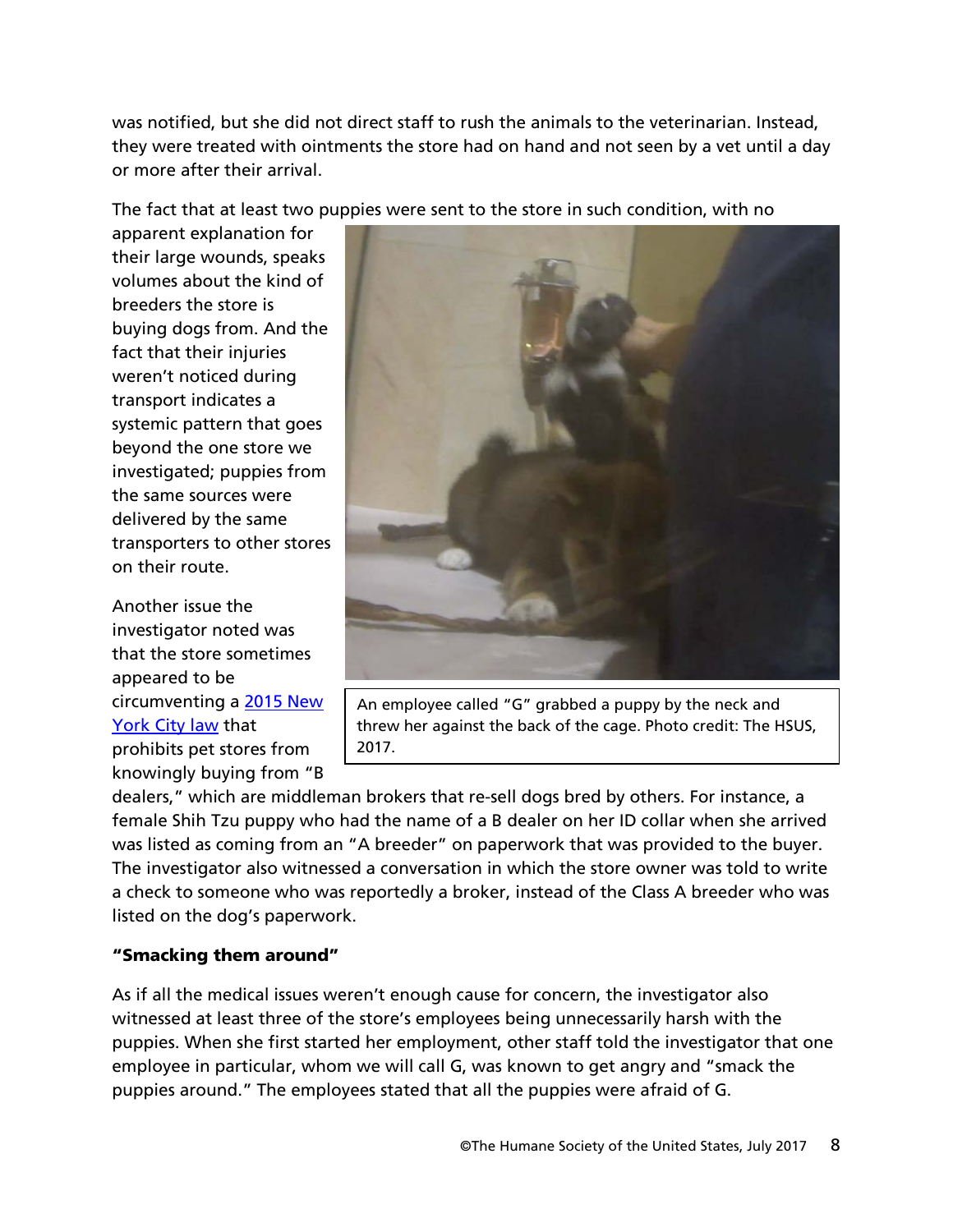The investigator did not notice this behavior in G at first. But a few weeks into her employment, the investigator recorded G smacking at cages or even at the puppies themselves with a cleaning rag when she became irritated. G was also rough when medicating the animals, sometimes picking them up by the neck and dragging them out of the cage that way.

the puppies down and

G also held some of HSUS, 2017.

An employee called "L" said he was teaching a puppy "dominance" by forcibly holding him down and holding his muzzle closed; several of the store's employees used this inhumane technique. Photo credit, The

clamped her fingers around the puppies' muzzles as punishment for barking or whining. She even grabbed one puppy by the neck and tossed it to the back of the cage, and then hit the dog on the nose with a chew toy, apparently because she felt the puppy wasn't playing nicely with another puppy in the cage. None of these incidents seemed to physically injure the puppies, but the puppies were terrified and sometimes cowered when G approached them.

In addition, at least two other pet store employees, A and L, put puppies "in their place" when they barked or fussed too much by forcing them onto their backs, holding them down and holding their muzzles shut. One puppy when treated this way was so terrified that he was screaming. The employee, L, explained to the undercover investigator that he was teaching them "dominance," a technique that other staff seemed to agree with even though it only terrified the puppies.

# Authorities notified during investigation

The HSUS was so concerned about the safety of the puppies at Chelsea Kennel Club that we reached out to New York's Mayor's office and office of the state Attorney General about potential violations of the law during the investigation. Both offices agreed to look into the documentation, which includes many hours of video and 146 pages of daily log notes. The HSUS will continue to urge authorities to apply the toughest charges and penalties possible if the pet store is found in violation of state or local laws.